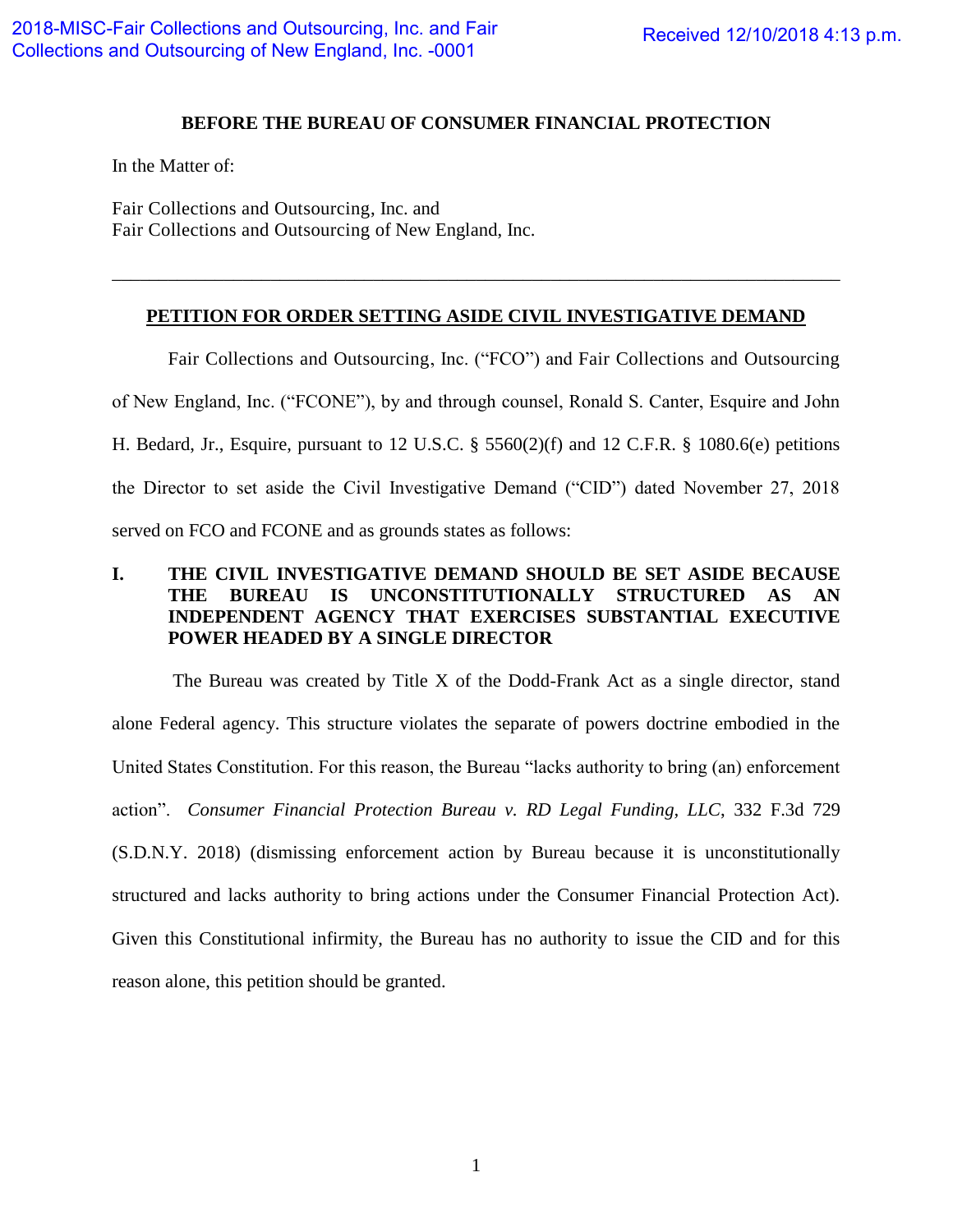### **II. THE CIVIL INVESTIGATIVE DEMAND FAILS TO PROVIDE A NOTIFICATION OF PURPOSE AS REQUIRED BY LAW**

Even if the Director rejects the constitutional challenge set out in Part I, *supra*, the CID's

notification of purpose does not comply with law. The notification of purpose provides that:

The purpose of this investigation is to determine whether debt collectors or other unnamed persons have engaged in, or are engaging in, unlawful acts or practices in connection with the collection and reporting of consumer debts in violation of the Fair Debt Collection Practices Act, 15 U.S.C. § 1692 – 1692p, the Fair Credit Reporting Act, 15 U.S.C. § 1681, et. seq., the duties of furnishers of information to consumer reporting agencies, 13 C.F.R. § 1022.40, et. seq., or any other Federal consumer financial law. The purpose of this investigation is also to determine whether Bureau action to obtain legal or equitable relief would be in the public interest.

The Bureau's authority to issue this CID is found at 12 U.S.C.  $\S$  5562(c). This provision requires that in "each Civil Investigative Demand (the Bureau) shall state the nature of the conduct constituting the alleged violation which is under investigation and the provision of law applicable to such violation." (emphasis added). The Bureau has adopted regulations addressing its issuance of Civil Investigative Demands which appear at 12 C.F.R § 1060, et seq. Specifically, 12 C.F.R. §1060.6(e) establishes the procedure for a party to file a petition to set aside a Civil Investigative Demand.

The CID served on FCO and FCONE  $<sup>1</sup>$  is legally deficient because it fails to provide a</sup> statement as to the nature of the conduct constituting the alleged violation and also does not state the provision of law applicable to such violation. Instead, the notification contains a generic statement that the purpose is to determine whether "debt collectors or other unnamed persons have engaged in, or are engaging in, unlawful acts or practices in connection with" a number

 $\overline{a}$ 

<sup>&</sup>lt;sup>1</sup> Hereinafter FCO and FCONE will be referred to collectively as "FCO".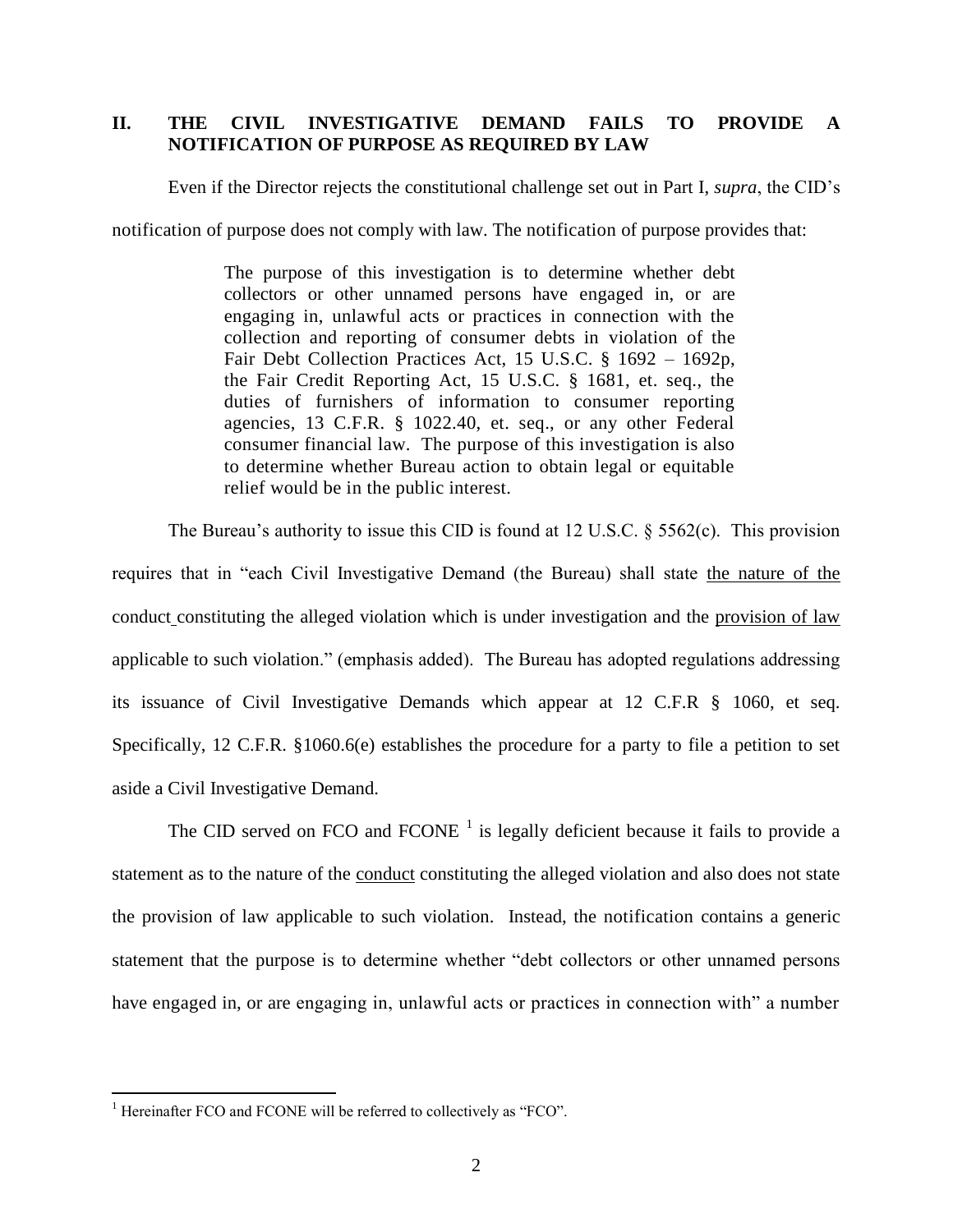of Federal laws and regulations. The notification concludes with a nonspecific reference to "other Federal consumer financial law."

A notification of purpose contained in a CID that does not inform a party of the nature of the conduct constituting an alleged violation of law and does not disclose the particular provision of law applicable to such violation fails to comply with Federal law. *See, Consumer Financial Protection Bureau v. Source for Public Data, L.P.*, 903 F.3d 456, 458 (5th Cir. 2018) and *Consumer Financial Protection Bureau v. Accrediting Council for Independent Colleges and Schools*, 854 F.3d 683 (D.C. Cir. 2017) (internal citation omitted) (denying enforcement of Civil Investigative Demand "where there is 'too much indefiniteness or breadth in the items requested"). The notification of purpose in this case suffers from the same defect as the one in the *Accrediting Council* case where the Circuit Court of Appeals determined that a CID that only provides notice of perceived "unlawful acts and practices" but offers no explanation as to the nature of any conduct constituting an alleged violation nor provides any reference to a specific legal provision applicable to the purported violation does not comply with Federal law. The Court explained that where "the Notification of Purpose gives no description whatsoever of the conduct the CFPB is interested in investigating, we need not and properly cannot accurately determine whether the inquiry is within the authority of the agency and whether the information sought is reasonably relevant." *Id.*, at 691.

Here, the notification of purpose suffers from similar defects and fails to comply with law because it does not identify conduct which is alleged to violate the law and further does not identify the specific provision of law for which the conduct is alleged to have violated. FCO therefore requests that the Civil Investigative Demand be set aside.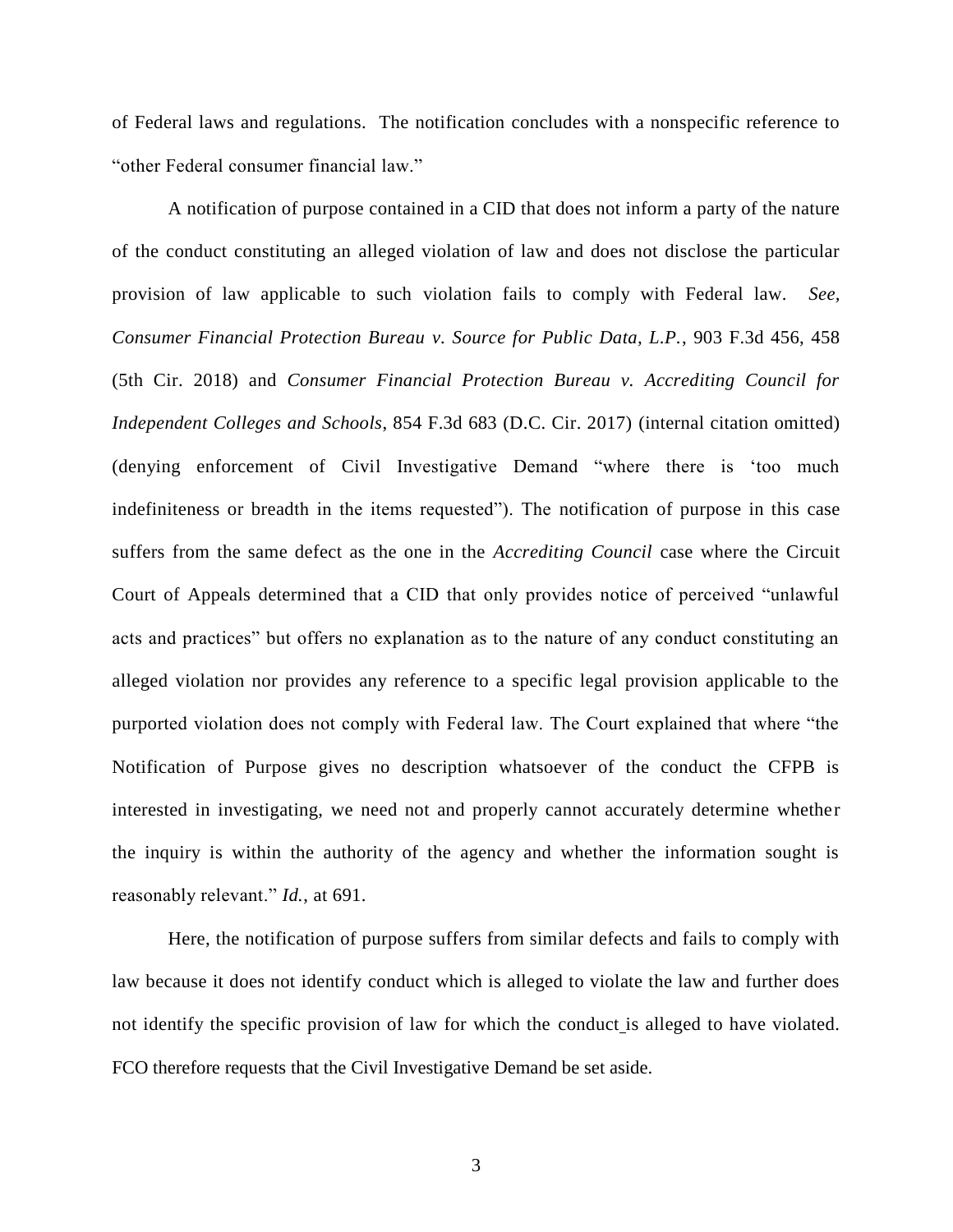## **III. ALTERNATIVELY, THE CIVIL INVESTIGATIVE DEMAND SHOULD BE SET ASIDE BECAUSE OF THE FUNDAMENTAL UNFAIRNESS THAT HAS PERMEATED THE BUREAU'S INVESTIGATION**

The CID dated November 27, 2018 includes the same statement appearing on each CID served on FCO explaining the "Right to Regulatory Fairness". This disclosure professes that "the Bureau is committed to fair regulatory enforcement." However, the Bureau's conduct in its more than two and half year investigation evidences that its commitment to regulatory fairness is illusory and a mere pretense. Instead, the Bureau's onerous demands on FCO, its inflexible refusal to follow the time guidelines set out in the Federal Rules of Civil Procedure, and its duplicitous threat of pursuing an enforcement action, refusing to propose or even discuss a resolution despite demanding a "settlement offer" in writing from FCO, then threatening an enforcement action without any reply to the proposed resolution presents FCO with a Kafkaesque dilemma where they are faced with a seemingly unending administrative investigation which they are powerless to understand and are also unable to exert any control or influence over what is happening to them.

The pervasive unfairness of this process is detailed below:

#### **A. The Bureau's Failure To Serve a Notification Of Purpose that Complies with Law**

None of the eighth (8) Civil Investigative Demands or the two (2) notices of depositions served on FCO in this more than two and one-half year investigation have complied with the legal requirement that a party receiving a CID be informed of the nature of conduct under investigation and the provisions of law applicable to the alleged conduct. *See,* Part II, *supra.* The fact that FCO, after considering the expense of challenging the prior CIDs, elected to cooperate and furnish information despite the lack of a proper notification of purpose, did not and cannot be deemed a waiver of its right to challenge later file CIDs which similarly fail to comply with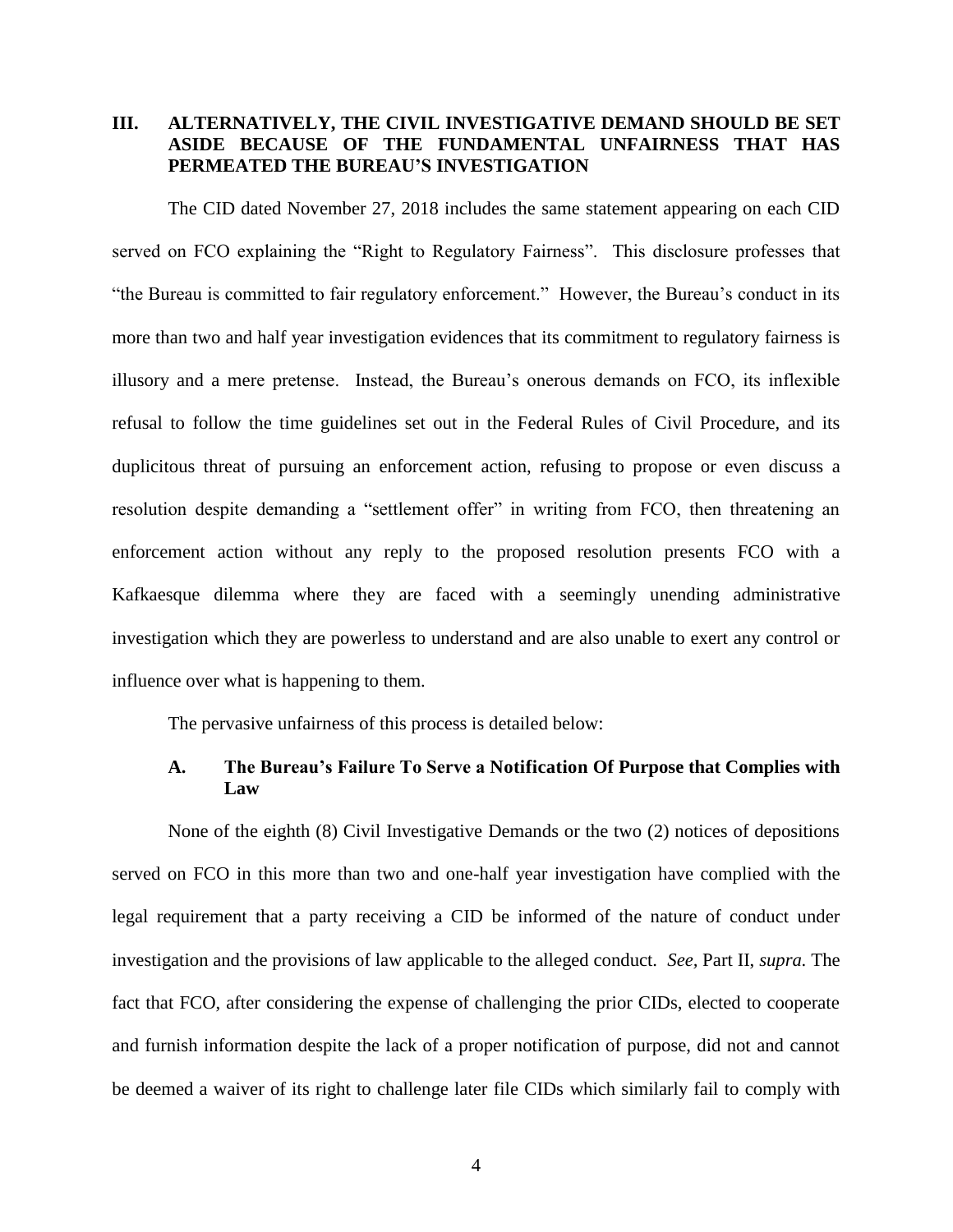law. FCO has now challenged the November 27, 2018 CID and, in doing so, stresses the inherently unfair nature of the Bureau's investigation which emanates from unfair and illegal process of not disclosing a notification of purpose as required by Federal law.

### **B. The Bureau's Enforcement Attorneys Have Imposed Unnecessarily Oppressive Time Restrictions On FCO**

Throughout this investigatory process, the Enforcement Attorneys assigned to this investigation have taken an inflexible and arbitrary position refusing FCO's reasonable requests for extension of extremely short deadlines and have made demands for same-day responses which are patently unfair and unreasonable by any standard. In no instance, have the Bureau's Enforcement Attorneys provided a thirty (30) day time period for responding to CIDs, the time frame imposed for decades by the Federal Rules of Civil Procedure. The fact that the Dodd-Frank Act did not specifically incorporate the Federal Rules of Civil Procedure thirty (30) day time provision has been used as a sword by the Enforcement Attorneys who have refused reasonable requests even when the requested extensions would have still required compliance before thirty (30) days.

Every extension request was met with unnecessary resistance. First, in every case, FCO was told that the Enforcement Attorney did not have the authority to grant the request but that the request would be forwarded to the Deputy Enforcement Director. FCO has never been permitted to communicate with the Deputy Enforcement Director, a bureaucratically created burdensome barrier to effective communication and "fair" enforcement.

In the few instances where extensions were allowed, the Deputy Director unnecessarily allowed only a shorter deadline than what was requested. On at least one occasion, the Investigating Attorneys gave FCO one business day to respond to demands for documents and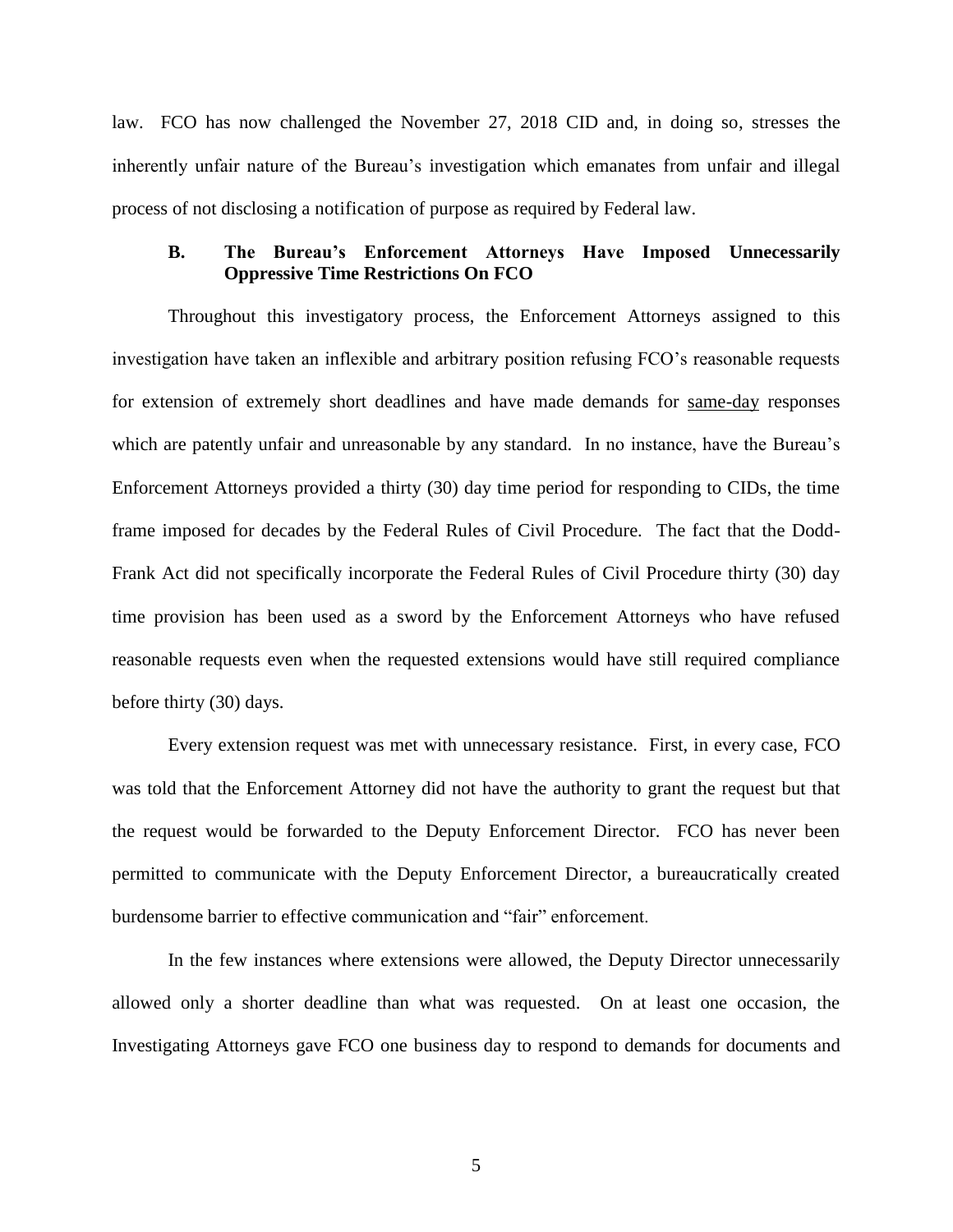interrogatories. These demands evidence a government agency lacking even a modicum of control and a complete absence of any genuine attempt at "fair" enforcement.

### **C. The Bureau Has Demanded That FCO Produce Documents Pursuant To Its Inflexible And Oppressive Document Submission Standards**

Compliance with the Bureau's document submission standards requires a level of technological expertise beyond FCO's technology department. For this reason, its counsel was required to interview and retain an outside third party vendor to convert the company's documents into data meeting the Bureau's submission standards. FCO had to pay tens of thousands of dollars the outside third party vendor and was required to pay continuing monthly fees for data storage approaching \$1,000.00 per month. Nearly two years after the investigation began, FCO sought the Bureau's consent discontinue the data storage and monthly payment obligation to the vendor (made to keep data available for review) yet the Bureau refused the request. Further, during the document submission, FCO was forced to purchase additional computer hardware and software to copy, download, and produce data required by the Bureau. The Bureau's inflexible document submission standards are unfair, oppressive, and disproportional to the Bureau's need to have data in sophisticated formats and FCO's ability to produce records in the Bureau's demanded format.

# **D. The Bureau's Conduct In Vacillating Between Threaten Enforcement Action, Soliciting and Then Not Responding To FCO's Suggested Resolution Of The Investigation, Reflect Oppressive And Unfair Conduct**

 In May, 2018, the Bureau's Enforcement Attorneys advised FCO of an intent to recommend an enforcement action. At this time, there was no mention of any intent to include FCO's President, Michael Sobota, in the contemplated filing. In response, FCO asked for an opportunity to discuss a possible resolution of the claim. More than 2 years after the investigation began, adding Mr. Sobota as a respondent the Bureau's notice of intent served no

6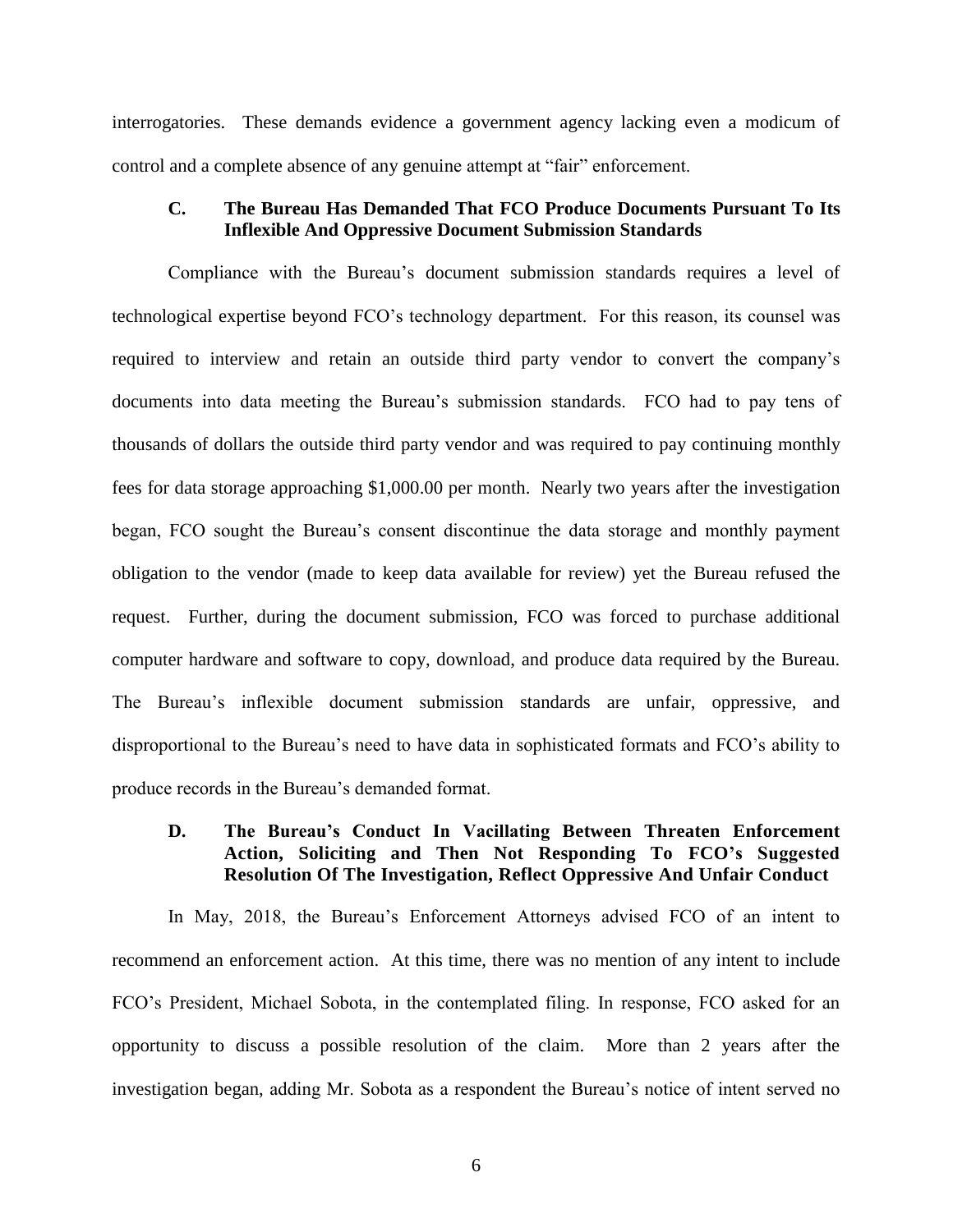purpose other than to retaliate against FCO for exercising its rights to object the Bureau's oppressive and unlawful demands. The Bureau steadfastly refused to propose any resolution but instead demanded that FCO make a written settlement "offer." Enforcement attorneys demanded the offer within days and FCO responded by providing a written proposal for resolution on June 8, 2018. Unbeknownst to FCO, Enforcement Attorneys had no authority to propose a resolution, make a counter proposal, or even discuss resolution of the investigation at the time of their compulsory demands for a written offer from FCO.

Six (6) months have now passed since the offer and the Bureau has not made any response, either rejecting the offer, making a counteroffer, or suggesting some other form of dispute resolution. Instead, the Bureau issued additional CIDs on July 23, 2018, which demanded a ten (10) day response time, and the current CID subject to this petition on November 27, 2018.

The Bureau provided a second notice of a recommended enforcement action and sent a second "NORA" letter on September 21, 2018. This letter for the first time identifies Mr. Sobota as a target of the investigation, a tactic that provides compelling evidence of the Bureau's unfair, retaliatory and oppressive conduct. FCO responded to the NORA letter on October 22, 2018 and stated its willingness to discuss a possible resolution of the claim. Instead of engaging in a constructive dialogue, the Bureau issued another CID on November 27, 2018.

This history reflects a repeated and callous disregard for the Bureau's purported to fair regulatory enforcement. The issuance of the November 27, 2018 CID itself manifests the fundamental unfairness that has premediated the Bureau's investigation. If, in fact, a recommendation has been made for legal action, it is reasonable to infer that the recommendation has been rejected and that the Bureau's Enforcement Attorneys believe that

7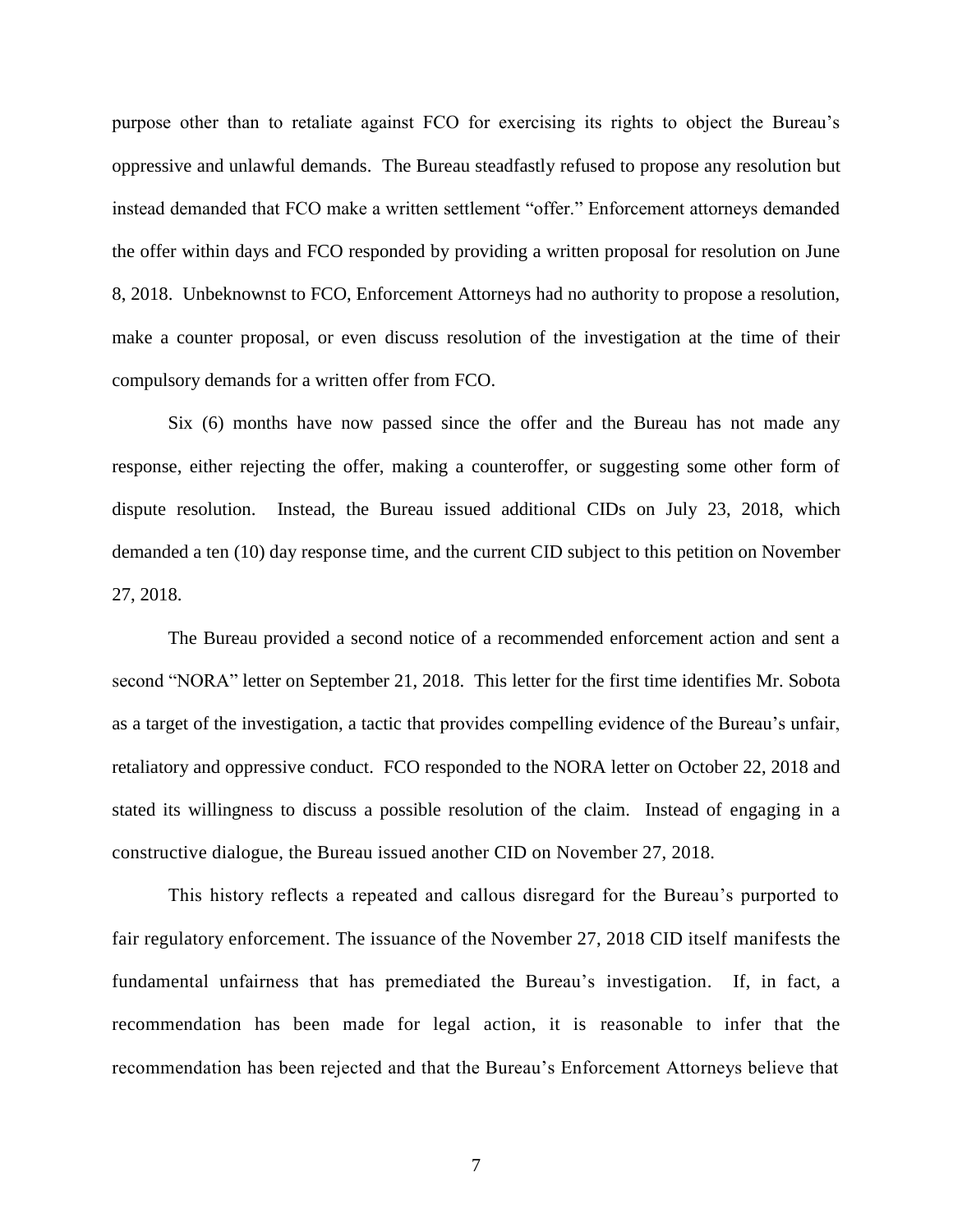further investigation will provide factual evidence to justify any recommended enforcement action. Or, on the other hand, if an enforcement action has been approved, the latest CID begs the question of why further investigation is being pursued given the presumed judgment has been made that there are sufficient facts to justify an enforcement action.

This history, taken as a whole, manifests the unfairness of this enforcement action and provides a compelling reason why CID should be set aside.

#### **STATEMENT IN CONFORMITY WITH 12 C.F.R. § 1080(e)**

 Undersigned counsel hereby represent that they conferred with counsel for the Bureau in a good faith effort to resolve by agreement the issues raised by this petition and were unable to reach agreement. A one hour telephone conference took place on December 3, 2018 in which the CID was discussed. The Bureau's attorneys refused to permit a recording of the call to memorize what was discussed and, without any plausible basis, refused to confirm that the meet and confer obligation had been satisfied. FCO represented that the information requested in the CID was being preserved and has been preserved so as to satisfy any concern that the data would not be available at a later time.

Further, on December 4, 2018, FCO sent a written request for modification of the CID which was rejected by the Deputy Enforcement Director on December 6, 2018.

> /s/John H. Bedard, Jr. John H. Bedard, Jr., Georgia Bar 043473 Bedard Law Group, P.C. 4855 River Green Parkway, Suite 310 Duluth, GA 30096 Phone: 678-253-1871 [jbedard@bedardlawgroup.com](mailto:jbedard@bedardlawgroup.com)